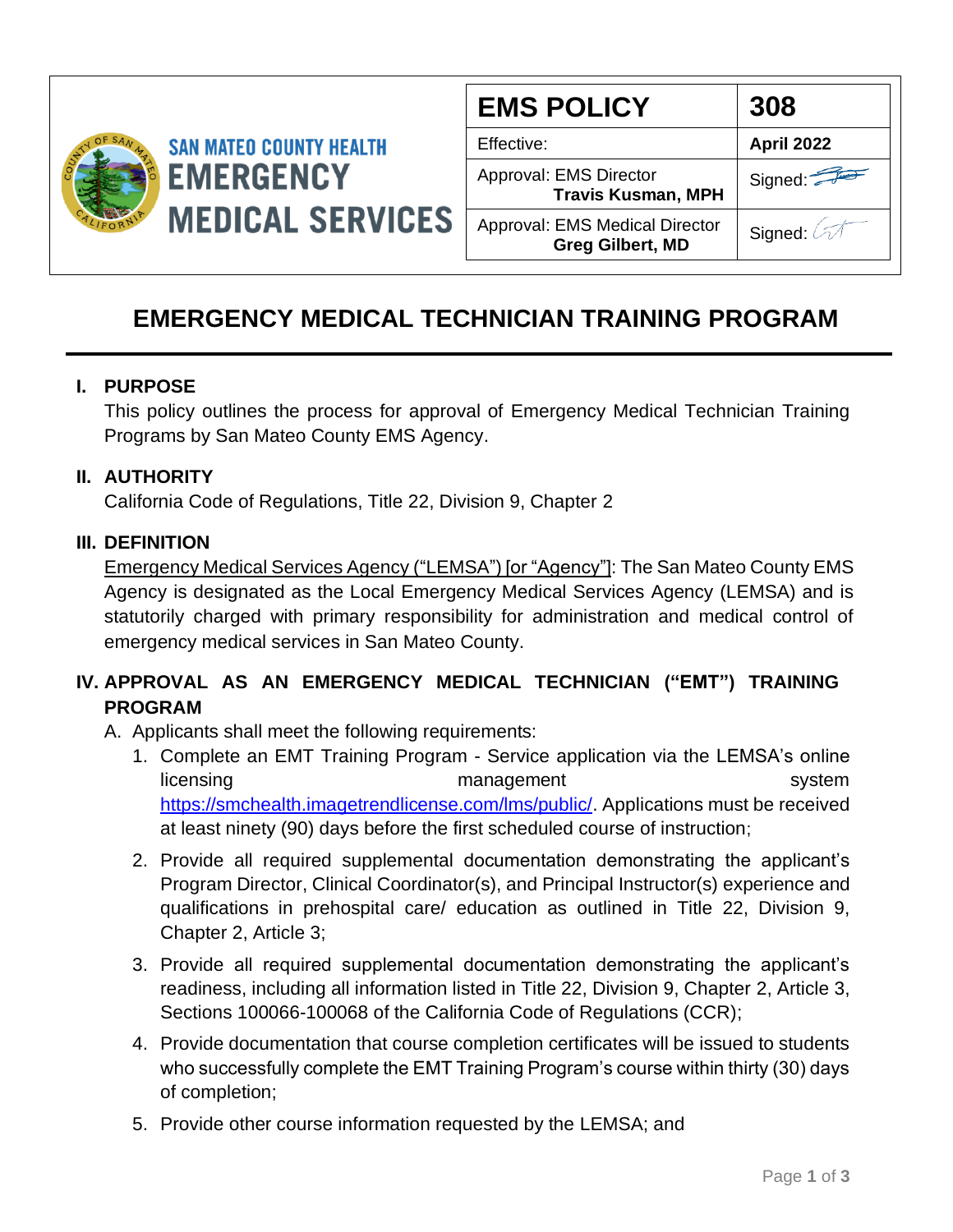

- 6. Pay the established LEMSA EMT Training Program application fee.
- B. The LEMSA will notify the applicant within thirty (30) of application receipt and within thirty (30) days of its decision to approve or deny.
- C. Approval shall be good for four (4) years from the last day of the month in which the application is approved. It shall be the responsibility of the EMT Training Program to apply for renewal at least ninety (90) days in advance of the expiration date.
- D. EMT Training Programs shall ensure that each course meets all required criteria.
- E. Approved EMT Training Programs shall keep the program's staff current in the LEMSA's online licensing management system [https://smchealth.imagetrendlicense.com/lms/public/.](https://smchealth.imagetrendlicense.com/lms/public/) The LEMSA shall be notified in writing within thirty (30) days of any change in EMT Training Program's name(s), address, telephone number, Program Director, Clinical Coordinator(s), or Primary Instructor(s).
- F. Approved EMT Training Programs shall submit a list of all students who successfully complete each course via the LEMSA's online licensing management system [https://smchealth.imagetrendlicense.com/lms/public/.](https://smchealth.imagetrendlicense.com/lms/public/)
- G. All records shall be made available to the LEMSA upon request, or during scheduled or unscheduled site visits by LEMSA staff.

### **V. EMERGENCY MEDICAL TECHNICIAN TRAINING PROGRAM AUDITS**

- A. The LEMSA will audit all approved EMT Training Programs at a minimum of one (1) time during an authorized cycle. EMT Training Programs shall cooperate fully with LEMSA during all audits, including onsite and virtual review of records and recordkeeping system, facility(-ies) and training equipment, staff qualifications, and other requirements related to the operation as an EMT Training Program.
- B. A formal audit summary and deficiency report, if applicable, will be issued to the EMT Training Program within thirty (30) days of audit completion.
- C. If deficiencies are identified, the LEMSA will provide the EMT Training Program an opportunity to cure noted deficiencies within thirty (30) days. Failure to remedy deficiencies within the initial thirty (30) day period may result in issuance of a formal Notice to Cure. It shall be the responsibility of the EMT Training Program to effectively cure all deficiencies within the cure period specified in the Notice.